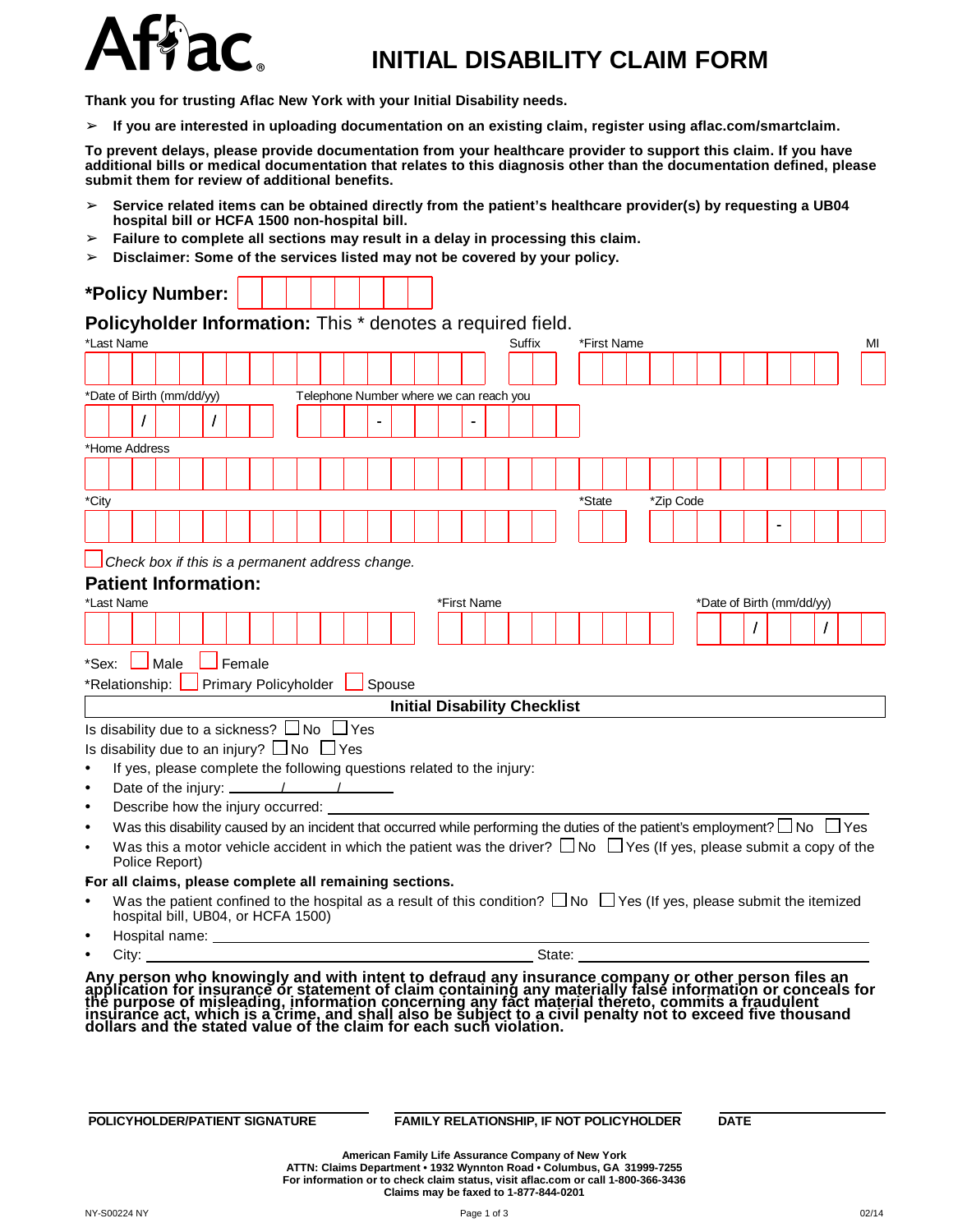|                                                                                                                        |  |                      |   |  |  | INITIAL DISABILITY CLAIM FORM - EMPLOYER'S STATEMENT                                                                                                                                                                                                                                                                                                                                                                                                                                                                                                                                                                                                                                                                                                                                                                                                                                                                                                                                                                                                                                                                                                                                                                                                                                                                                                                                                                                                                                                                                                                                                                          |  |  |  |        |  |             |  |  |                          |  |  |  |    |
|------------------------------------------------------------------------------------------------------------------------|--|----------------------|---|--|--|-------------------------------------------------------------------------------------------------------------------------------------------------------------------------------------------------------------------------------------------------------------------------------------------------------------------------------------------------------------------------------------------------------------------------------------------------------------------------------------------------------------------------------------------------------------------------------------------------------------------------------------------------------------------------------------------------------------------------------------------------------------------------------------------------------------------------------------------------------------------------------------------------------------------------------------------------------------------------------------------------------------------------------------------------------------------------------------------------------------------------------------------------------------------------------------------------------------------------------------------------------------------------------------------------------------------------------------------------------------------------------------------------------------------------------------------------------------------------------------------------------------------------------------------------------------------------------------------------------------------------------|--|--|--|--------|--|-------------|--|--|--------------------------|--|--|--|----|
| *Policy Number:                                                                                                        |  |                      |   |  |  |                                                                                                                                                                                                                                                                                                                                                                                                                                                                                                                                                                                                                                                                                                                                                                                                                                                                                                                                                                                                                                                                                                                                                                                                                                                                                                                                                                                                                                                                                                                                                                                                                               |  |  |  |        |  |             |  |  |                          |  |  |  |    |
|                                                                                                                        |  |                      |   |  |  | Policyholder Information: This * denotes a required field.                                                                                                                                                                                                                                                                                                                                                                                                                                                                                                                                                                                                                                                                                                                                                                                                                                                                                                                                                                                                                                                                                                                                                                                                                                                                                                                                                                                                                                                                                                                                                                    |  |  |  |        |  |             |  |  |                          |  |  |  |    |
| *Last Name                                                                                                             |  |                      |   |  |  |                                                                                                                                                                                                                                                                                                                                                                                                                                                                                                                                                                                                                                                                                                                                                                                                                                                                                                                                                                                                                                                                                                                                                                                                                                                                                                                                                                                                                                                                                                                                                                                                                               |  |  |  | Suffix |  | *First Name |  |  |                          |  |  |  | MI |
|                                                                                                                        |  |                      |   |  |  |                                                                                                                                                                                                                                                                                                                                                                                                                                                                                                                                                                                                                                                                                                                                                                                                                                                                                                                                                                                                                                                                                                                                                                                                                                                                                                                                                                                                                                                                                                                                                                                                                               |  |  |  |        |  |             |  |  |                          |  |  |  |    |
| *Date of Birth (mm/dd/yy)                                                                                              |  |                      |   |  |  |                                                                                                                                                                                                                                                                                                                                                                                                                                                                                                                                                                                                                                                                                                                                                                                                                                                                                                                                                                                                                                                                                                                                                                                                                                                                                                                                                                                                                                                                                                                                                                                                                               |  |  |  |        |  |             |  |  |                          |  |  |  |    |
|                                                                                                                        |  |                      |   |  |  |                                                                                                                                                                                                                                                                                                                                                                                                                                                                                                                                                                                                                                                                                                                                                                                                                                                                                                                                                                                                                                                                                                                                                                                                                                                                                                                                                                                                                                                                                                                                                                                                                               |  |  |  |        |  |             |  |  |                          |  |  |  |    |
|                                                                                                                        |  |                      |   |  |  | *Employee's Name (Last Name, Suffix, First Name, MI)                                                                                                                                                                                                                                                                                                                                                                                                                                                                                                                                                                                                                                                                                                                                                                                                                                                                                                                                                                                                                                                                                                                                                                                                                                                                                                                                                                                                                                                                                                                                                                          |  |  |  |        |  |             |  |  |                          |  |  |  |    |
|                                                                                                                        |  |                      |   |  |  |                                                                                                                                                                                                                                                                                                                                                                                                                                                                                                                                                                                                                                                                                                                                                                                                                                                                                                                                                                                                                                                                                                                                                                                                                                                                                                                                                                                                                                                                                                                                                                                                                               |  |  |  |        |  |             |  |  |                          |  |  |  |    |
| *Employer's Name/Account #                                                                                             |  |                      |   |  |  |                                                                                                                                                                                                                                                                                                                                                                                                                                                                                                                                                                                                                                                                                                                                                                                                                                                                                                                                                                                                                                                                                                                                                                                                                                                                                                                                                                                                                                                                                                                                                                                                                               |  |  |  |        |  |             |  |  | *Employer's Phone Number |  |  |  |    |
|                                                                                                                        |  |                      |   |  |  |                                                                                                                                                                                                                                                                                                                                                                                                                                                                                                                                                                                                                                                                                                                                                                                                                                                                                                                                                                                                                                                                                                                                                                                                                                                                                                                                                                                                                                                                                                                                                                                                                               |  |  |  |        |  |             |  |  |                          |  |  |  |    |
|                                                                                                                        |  |                      |   |  |  |                                                                                                                                                                                                                                                                                                                                                                                                                                                                                                                                                                                                                                                                                                                                                                                                                                                                                                                                                                                                                                                                                                                                                                                                                                                                                                                                                                                                                                                                                                                                                                                                                               |  |  |  |        |  |             |  |  |                          |  |  |  |    |
| *Employer's Address                                                                                                    |  |                      |   |  |  |                                                                                                                                                                                                                                                                                                                                                                                                                                                                                                                                                                                                                                                                                                                                                                                                                                                                                                                                                                                                                                                                                                                                                                                                                                                                                                                                                                                                                                                                                                                                                                                                                               |  |  |  |        |  |             |  |  |                          |  |  |  |    |
|                                                                                                                        |  |                      |   |  |  |                                                                                                                                                                                                                                                                                                                                                                                                                                                                                                                                                                                                                                                                                                                                                                                                                                                                                                                                                                                                                                                                                                                                                                                                                                                                                                                                                                                                                                                                                                                                                                                                                               |  |  |  |        |  |             |  |  |                          |  |  |  |    |
| *City                                                                                                                  |  |                      |   |  |  |                                                                                                                                                                                                                                                                                                                                                                                                                                                                                                                                                                                                                                                                                                                                                                                                                                                                                                                                                                                                                                                                                                                                                                                                                                                                                                                                                                                                                                                                                                                                                                                                                               |  |  |  |        |  | *State      |  |  | *Zip Code                |  |  |  |    |
|                                                                                                                        |  |                      |   |  |  |                                                                                                                                                                                                                                                                                                                                                                                                                                                                                                                                                                                                                                                                                                                                                                                                                                                                                                                                                                                                                                                                                                                                                                                                                                                                                                                                                                                                                                                                                                                                                                                                                               |  |  |  |        |  |             |  |  |                          |  |  |  |    |
| $\bullet$<br>$\bullet$<br>questions.)<br>$\bullet$<br>$\bullet$<br>$\bullet$<br>$\bullet$<br>$\bullet$<br>Please note: |  | $\Box$ No $\Box$ Yes | % |  |  | Self-employed? $\Box$ No $\Box$ Yes (If yes, your gross annual income is the average of your net earnings for the past two<br>years. Please submit tax records for the past two years.)<br>Has the employee returned to work? $\Box$ No $\Box$ Yes<br>If the employee has returned to work is he or she working: $\Box$ Full-Time $\Box$ Part-Time $\Box$ Light Duty<br>If working part time or light duty, please provide the number of working hours per week:<br>If part-time/light duty, is/was the employee earning at least 80% of his/her pre-disability salary? $\Box$ No $\Box$ Yes<br>Please complete this section only for W-2 Employees and/or Contract 1099. (Please contact payroll and/or check the<br>policyholder's Salary Redirection Agreement/Premium Deduction Authorization card for the answer to these<br>Are Disability Rider or Short-Term Disability premiums deducted from the policyholder's paycheck on a pre-tax basis?<br>Does the employer pay a portion of the disability premium for the policyholder? $\Box$ No $\Box$ Yes (If yes, what percent?<br>Policyholder is: (Check all that apply.) $\Box$ Exempt from Social Security $\Box$ Exempt from Medicare $\Box$ Subject to RRTA<br>Is the person still employed? □ No □ Yes<br>The employer is required to report disability benefits paid on pre-tax plans on Form 941 and the employee's Form W-2.<br>Any person who knowingly and with intent to defraud any insurance company or other person files an application for insurance or statement of claim containing any materially false information or conceals for the purpose of |  |  |  |        |  |             |  |  |                          |  |  |  |    |
|                                                                                                                        |  |                      |   |  |  |                                                                                                                                                                                                                                                                                                                                                                                                                                                                                                                                                                                                                                                                                                                                                                                                                                                                                                                                                                                                                                                                                                                                                                                                                                                                                                                                                                                                                                                                                                                                                                                                                               |  |  |  |        |  |             |  |  |                          |  |  |  |    |

**EMPLOYER'S SIGNATURE EMPLOYER'S PRINTED NAME TITLE DIRECT PHONE NUMBER DATE**

American Family Life Assurance Company of New York<br>ATTN: Claims Department • 1932 Wynnton Road • Columbus, GA 31999-7255<br>For information or to check claim status, visit aflac.com or call 1-800-366-3436<br>Claims may be faxed